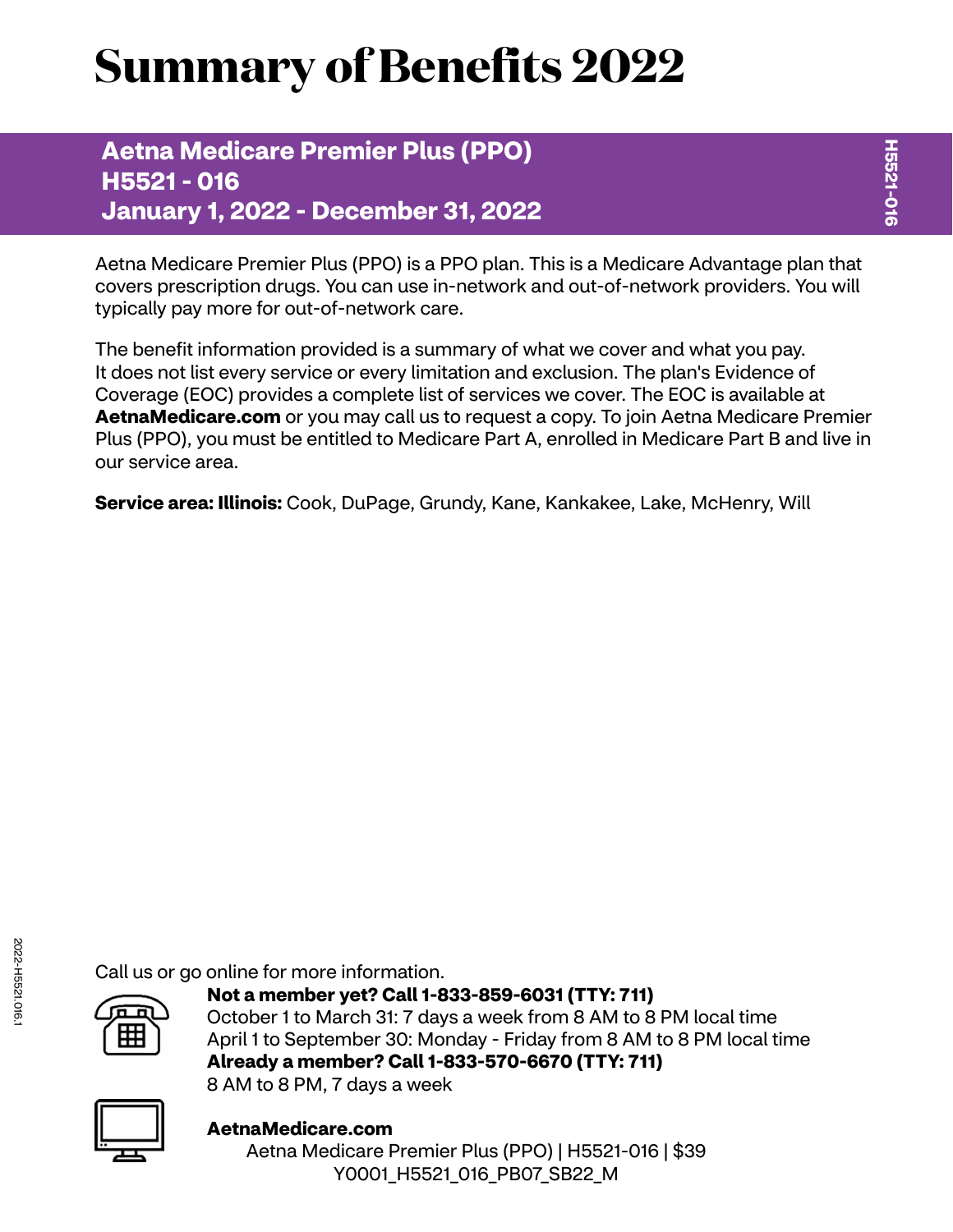#### **Compare our plan to Medicare**

To learn more about the coverage and costs of Original Medicare, look in your "Medicare & You" handbook. View it online at<www.medicare.gov>or get a copy by calling 1-800-MEDICARE (1-800-633-4227), 24 hours a day, 7 days a week. TTY users should call 1-877-486-2048.

#### **What you should know**

- **Primary Care Physician (PCP):** You have the option to choose a PCP. When we know who your provider is, we can better support your care.
- **Referrals:** Aetna Medicare Premier Plus (PPO) doesn't require a referral from a PCP to see a specialist. Keep in mind, some providers may require a recommendation or treatment plan from your doctor in order to see you.
- **Prior authorizations:** Your provider will work with us to get approval before you receive certain services or drugs. Benefits that may require a prior authorization are listed with an asterisk (**\***) in the benefits grid.

| <b>Plan costs &amp; information</b>               | <b>In-network</b>                                                                                                                                                                                                                                                                   | <b>Out-of-network</b>                                     |  |
|---------------------------------------------------|-------------------------------------------------------------------------------------------------------------------------------------------------------------------------------------------------------------------------------------------------------------------------------------|-----------------------------------------------------------|--|
| Monthly plan premium                              | \$39<br>You must continue to pay your Medicare Part B premium.                                                                                                                                                                                                                      |                                                           |  |
|                                                   |                                                                                                                                                                                                                                                                                     |                                                           |  |
| Plan deductible                                   | \$0                                                                                                                                                                                                                                                                                 | \$0                                                       |  |
| Maximum out-of-pocket<br>amount (does not include | \$3,475 for in-network<br>services.                                                                                                                                                                                                                                                 | \$5,950 for in- and out-of-<br>network services combined. |  |
| prescription drugs)                               | The most you pay for copays, coinsurance and other costs for<br>medical services for the year. Once you reach the maximum<br>out-of-pocket, our plan pays 100% of covered medical<br>services. Your premium and prescription drugs don't count<br>toward the maximum out-of-pocket. |                                                           |  |

You can find more details on each benefit listed below in the Evidence of Coverage (EOC).

| <b>Primary benefits</b>                     | <b>Your costs for</b><br>in-network care                                                     | <b>Your costs for</b><br>out-of-network care |
|---------------------------------------------|----------------------------------------------------------------------------------------------|----------------------------------------------|
| Hospital coverage*                          |                                                                                              |                                              |
| Inpatient hospital<br>coverage              | \$250 per day, days 1-7; \$0 per<br>day, days 8-90<br>You pay \$0 for days 91 and<br>beyond. | 35% per stay                                 |
|                                             | Our plan covers an unlimited number of days.                                                 |                                              |
| Outpatient hospital<br>observation services | \$240 per stay                                                                               | 35% per stay                                 |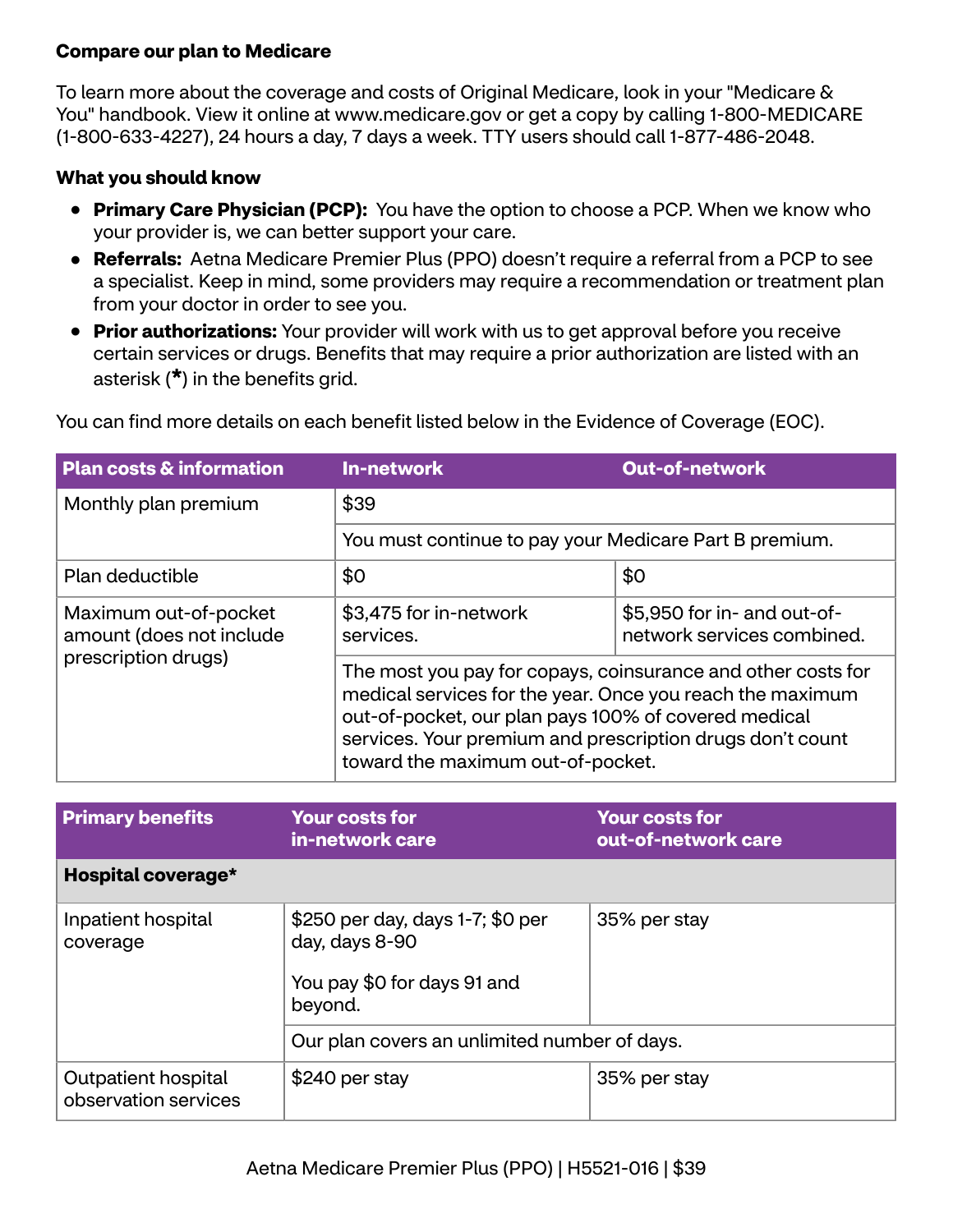| <b>Primary benefits</b>         | <b>Your costs for</b><br>in-network care                                                                                                                                                                                                                                                                                                                                                                                                                                                                                                          |                                                                                                                                                                                                                                              | <b>Your costs for</b><br>out-of-network care                                                       |                                                                                                                                                                                                                                                                                                                                               |
|---------------------------------|---------------------------------------------------------------------------------------------------------------------------------------------------------------------------------------------------------------------------------------------------------------------------------------------------------------------------------------------------------------------------------------------------------------------------------------------------------------------------------------------------------------------------------------------------|----------------------------------------------------------------------------------------------------------------------------------------------------------------------------------------------------------------------------------------------|----------------------------------------------------------------------------------------------------|-----------------------------------------------------------------------------------------------------------------------------------------------------------------------------------------------------------------------------------------------------------------------------------------------------------------------------------------------|
| Outpatient hospital             | $$25 - $200$                                                                                                                                                                                                                                                                                                                                                                                                                                                                                                                                      |                                                                                                                                                                                                                                              | 35%                                                                                                |                                                                                                                                                                                                                                                                                                                                               |
| services                        | Lower cost sharing applies for services other than surgery.                                                                                                                                                                                                                                                                                                                                                                                                                                                                                       |                                                                                                                                                                                                                                              |                                                                                                    |                                                                                                                                                                                                                                                                                                                                               |
| Ambulatory surgical<br>center   | \$200                                                                                                                                                                                                                                                                                                                                                                                                                                                                                                                                             |                                                                                                                                                                                                                                              | 35%                                                                                                |                                                                                                                                                                                                                                                                                                                                               |
| <b>Doctor visits</b>            |                                                                                                                                                                                                                                                                                                                                                                                                                                                                                                                                                   |                                                                                                                                                                                                                                              |                                                                                                    |                                                                                                                                                                                                                                                                                                                                               |
| Primary care physician<br>(PCP) | \$0                                                                                                                                                                                                                                                                                                                                                                                                                                                                                                                                               |                                                                                                                                                                                                                                              | \$20                                                                                               |                                                                                                                                                                                                                                                                                                                                               |
| <b>Specialists</b>              | \$25                                                                                                                                                                                                                                                                                                                                                                                                                                                                                                                                              |                                                                                                                                                                                                                                              | \$50                                                                                               |                                                                                                                                                                                                                                                                                                                                               |
| Preventive care                 | \$0                                                                                                                                                                                                                                                                                                                                                                                                                                                                                                                                               |                                                                                                                                                                                                                                              | $0\% - 35\%$                                                                                       |                                                                                                                                                                                                                                                                                                                                               |
|                                 | Preventive care<br>includes:<br>*Abdominal<br>aortic aneurysm<br>screenings<br>* Alcohol misuse<br>screenings and<br>counseling<br>*Bone mass<br>measurements<br>*Breast cancer<br>screening:<br>mammogram<br>*Cardiovascular<br>disease<br>screenings<br>*Cardiovascular<br>behavior therapy<br>*Cervical and<br>vaginal cancer<br>screenings<br>Lower cost sharing out-of-network: for Covid-19, pneumonia,<br>influenza, and Hepatitis B vaccines<br>Higher cost sharing out-of-network: for all other Medicare-covered<br>preventive services | <b>Colorectal</b><br>cancer<br>screenings<br>fecal occult<br>blood test,<br>flexible<br>*Depression<br>screenings<br>*Diabetes<br>screenings<br><b>*HBV</b> infection<br>screening<br>*Hepatitis C<br>*Lung cancer<br>screenings<br>services | (colonoscopy,<br>sigmoidoscopy)<br>screening tests<br><b>HIV</b> screenings<br>* Nutrition therapy | * Obesity behavior<br>therapy<br>* Prostate cancer<br>screenings (PSA)<br><b>Sexually</b><br>transmitted<br>infections<br>screenings and<br>counseling<br>*Tobacco use<br>cessation<br>counseling<br>*Vaccines:<br>Covid-19, flu,<br>hepatitis B,<br>pneumococcal<br>*Welcome to<br>Medicare<br>preventive visit<br>*Yearly wellness<br>visit |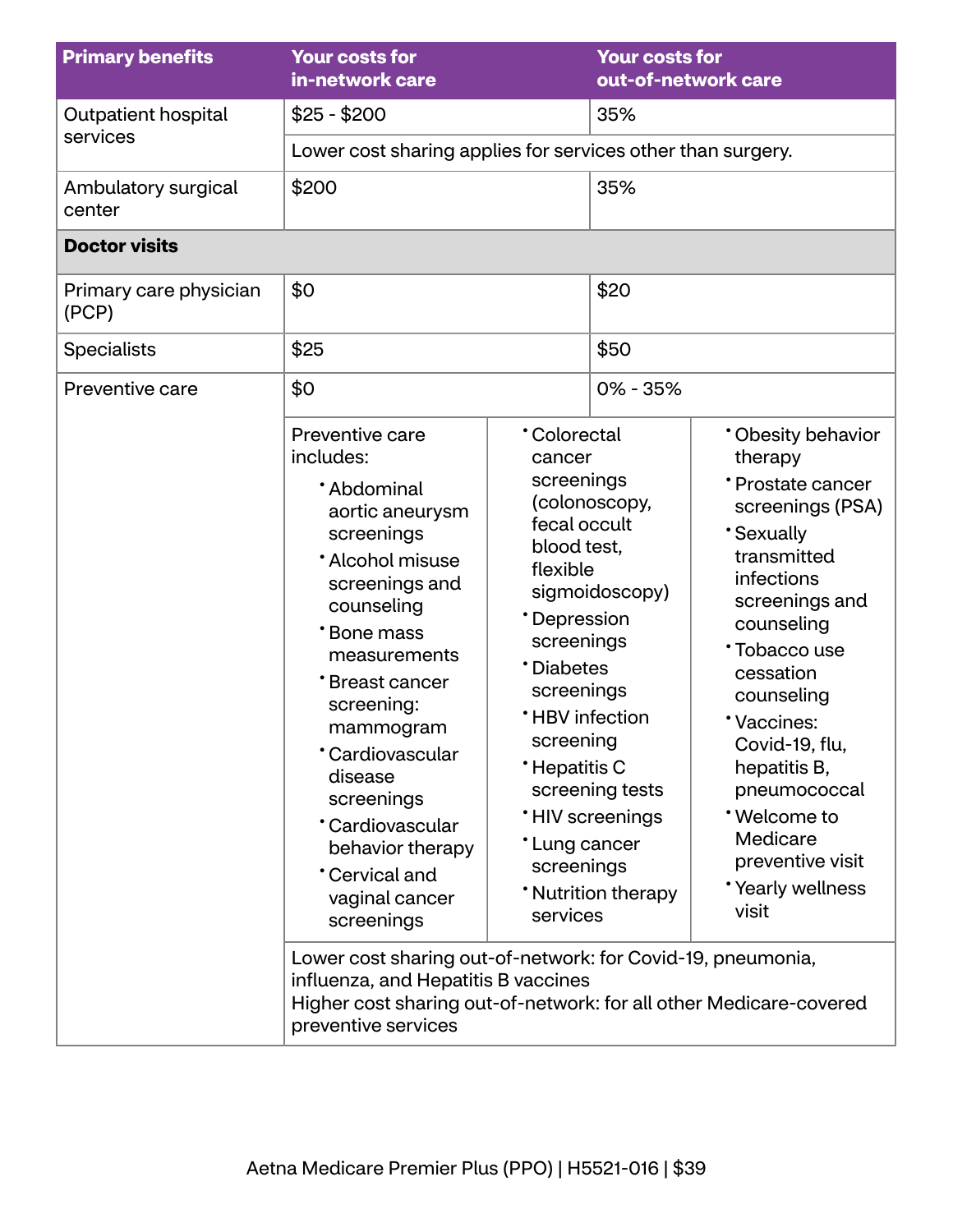| <b>Primary benefits</b>                                           | <b>Your costs for</b><br>in-network care                                                                                                                                                                                                                                                                                                   | <b>Your costs for</b><br>out-of-network care |  |
|-------------------------------------------------------------------|--------------------------------------------------------------------------------------------------------------------------------------------------------------------------------------------------------------------------------------------------------------------------------------------------------------------------------------------|----------------------------------------------|--|
| <b>Emergency &amp; urgent care</b>                                |                                                                                                                                                                                                                                                                                                                                            |                                              |  |
| Emergency care in the<br><b>United States</b>                     | \$90                                                                                                                                                                                                                                                                                                                                       |                                              |  |
| Urgently needed care in<br>the United States                      | \$55                                                                                                                                                                                                                                                                                                                                       |                                              |  |
| Emergency & urgently<br>needed care worldwide                     | Emergency care: \$90<br>Urgently needed care: \$90<br>Ambulance: \$265                                                                                                                                                                                                                                                                     |                                              |  |
| Diagnostic testing*                                               |                                                                                                                                                                                                                                                                                                                                            |                                              |  |
| Diagnostic radiology<br>(e.g. MRI & CT scans)                     | \$125                                                                                                                                                                                                                                                                                                                                      | 35%                                          |  |
| Lab services                                                      | \$0                                                                                                                                                                                                                                                                                                                                        | \$25                                         |  |
| Diagnostic tests &<br>procedures                                  | \$40                                                                                                                                                                                                                                                                                                                                       | 35%                                          |  |
| Outpatient x-rays                                                 | \$10                                                                                                                                                                                                                                                                                                                                       | 35%                                          |  |
| Hearing, dental, & vision                                         |                                                                                                                                                                                                                                                                                                                                            |                                              |  |
| Diagnostic hearing<br>exam                                        | \$0                                                                                                                                                                                                                                                                                                                                        | \$50                                         |  |
| Routine hearing exam                                              | \$0                                                                                                                                                                                                                                                                                                                                        | \$50                                         |  |
|                                                                   | We cover one exam every year. All appointments should be<br>scheduled through NationsHearing.                                                                                                                                                                                                                                              |                                              |  |
| Hearing aids                                                      | Our plan pays up to a maximum amount of \$1,000 per ear, every<br>year. You are responsible for any costs over this amount.                                                                                                                                                                                                                |                                              |  |
|                                                                   | Nations Hearing will manage your hearing aid benefits. All hearing<br>aids must be purchased through NationsHearing.                                                                                                                                                                                                                       |                                              |  |
| Dental services (in<br>addition to Original<br>Medicare coverage) | Our plan pays up to \$2,000 every year for covered services.<br>Cosmetic procedures such as teeth whitening are not covered.                                                                                                                                                                                                               |                                              |  |
|                                                                   | You are responsible for any costs over this amount.<br>This plan uses the Aetna Dental® PPO Network. You can see in- or<br>out-of-network providers for dental services. Note: Most out-of-<br>network providers will bill us directly. If you use one who won't bill us,<br>you can pay for covered services and ask us to reimburse you. |                                              |  |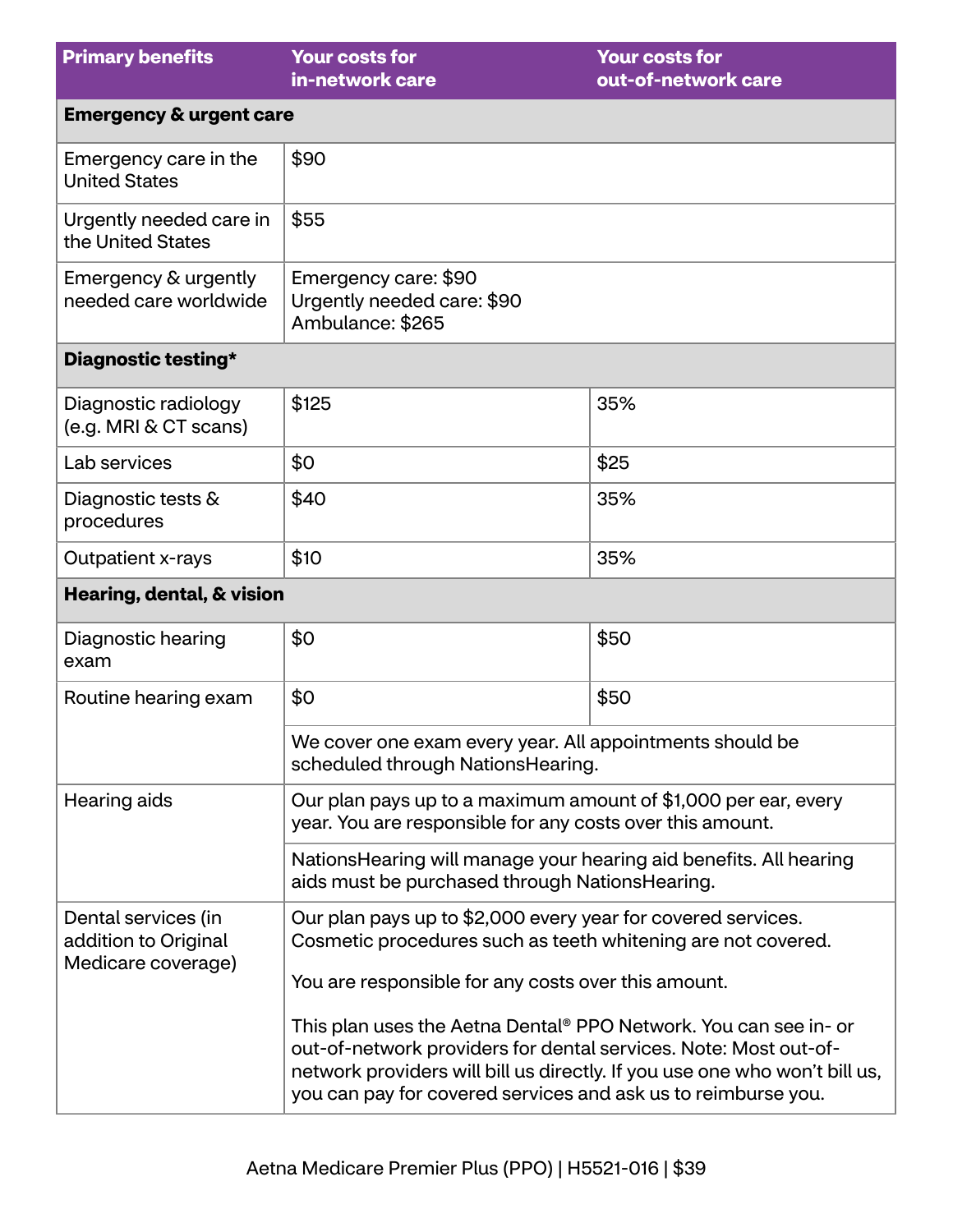| <b>Primary benefits</b>                             | <b>Your costs for</b><br>in-network care                                                   | <b>Your costs for</b><br>out-of-network care |  |
|-----------------------------------------------------|--------------------------------------------------------------------------------------------|----------------------------------------------|--|
| Glaucoma screening                                  | \$0                                                                                        | 35%                                          |  |
| Diagnostic eye exams<br>(including diabetic eye     | $$0 - $25$                                                                                 | \$50                                         |  |
| exams)                                              | Lower cost sharing: for diabetic eye exams<br>Higher cost sharing: for all other eye exams |                                              |  |
| Routine eye exam                                    | \$0                                                                                        | \$50                                         |  |
|                                                     | We cover one exam every year.                                                              |                                              |  |
| Contacts and<br>eyeglasses (in addition             | \$125 reimbursement every year.                                                            |                                              |  |
| to Original Medicare<br>coverage)                   | You can see any licensed provider.                                                         |                                              |  |
| <b>Mental health services*</b>                      |                                                                                            |                                              |  |
| Inpatient psychiatric<br>stay                       | \$1,871 per stay                                                                           | 35% per stay                                 |  |
| Outpatient mental<br>health therapy<br>(individual) | \$40                                                                                       | 35%                                          |  |
| Outpatient psychiatric<br>therapy (individual)      | \$40                                                                                       | 35%                                          |  |
| <b>Skilled nursing*</b>                             |                                                                                            |                                              |  |
| Skilled nursing facility<br>(SNF)                   | \$0 per day, days 1-20; \$184 per<br>day, days 21-100                                      | 35% per stay                                 |  |
|                                                     | Our plan covers up to 100 days per benefit period.                                         |                                              |  |
| Therapy*                                            |                                                                                            |                                              |  |
| Physical and speech<br>therapy                      | \$40                                                                                       | \$40                                         |  |
| Occupational therapy                                | \$40                                                                                       | 35%                                          |  |
| <b>Ambulance &amp; routine transportation</b>       |                                                                                            |                                              |  |
| Ground ambulance<br>(one-way trip)                  | \$265                                                                                      | \$265                                        |  |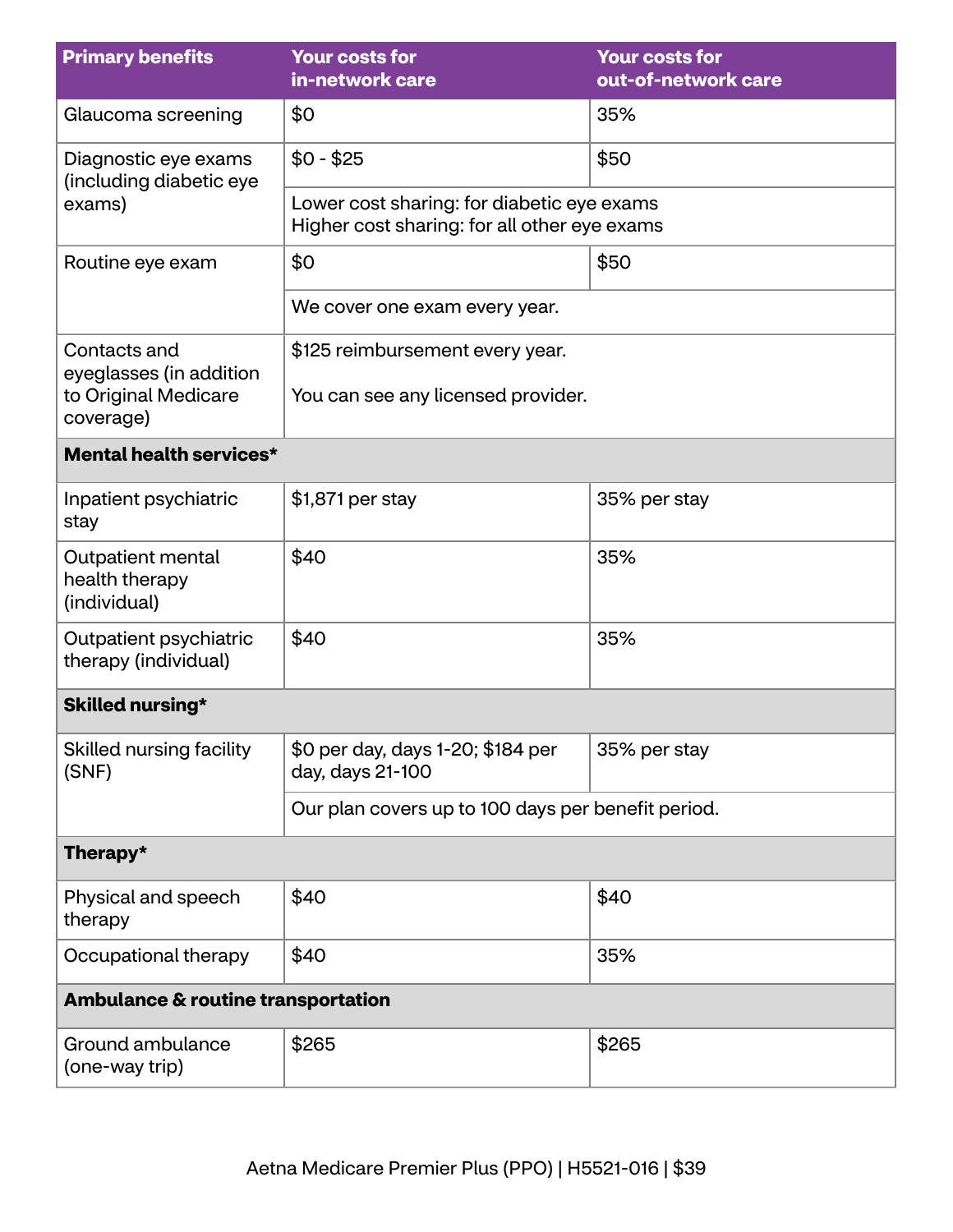| <b>Primary benefits</b>                   | <b>Your costs for</b><br>in-network care | <b>Your costs for</b><br>out-of-network care |  |
|-------------------------------------------|------------------------------------------|----------------------------------------------|--|
| Air ambulance*<br>(one-way trip)          | \$325                                    | \$325                                        |  |
| Routine transportation<br>(non-emergency) | <b>Not Covered</b>                       | <b>Not Covered</b>                           |  |
| <b>Medicare Part B drugs*</b>             |                                          |                                              |  |
| Chemotherapy drugs                        | 20%                                      | 35%                                          |  |
| Other Part B drugs                        | 20%                                      | 35%                                          |  |

**\*** Prior authorization may be required for these benefits. See the EOC for details.

**Aetna Medicare Premier Plus (PPO) includes extra benefits. Learn more about these benefits after the prescription drug information.**

| <b>Prescription drugs</b> (Your costs may be lower if you qualify for Extra Help)                                                                                                                                                                                                           |                                                                                                                                                                 |                                                                   |                  |                 |                 |
|---------------------------------------------------------------------------------------------------------------------------------------------------------------------------------------------------------------------------------------------------------------------------------------------|-----------------------------------------------------------------------------------------------------------------------------------------------------------------|-------------------------------------------------------------------|------------------|-----------------|-----------------|
| Formulary name                                                                                                                                                                                                                                                                              |                                                                                                                                                                 | B2 (You can use this when referencing our list of covered drugs.) |                  |                 |                 |
| <b>Stage 1: Deductible</b><br>You pay the full cost of drugs until you reach your deductible.                                                                                                                                                                                               |                                                                                                                                                                 |                                                                   |                  |                 |                 |
| This plan doesn't have<br>a deductible, so your<br>coverage begins at Stage<br>2.                                                                                                                                                                                                           | \$0                                                                                                                                                             |                                                                   |                  |                 |                 |
| <b>Stage 2: Initial coverage</b><br>You pay the costs below until your total drug costs reach \$4,430. You pay the copay listed below<br>or the cost of the drug, whichever is lower. These cost shares may also apply to Home Infusion<br>drugs when obtained through your Part D benefit. |                                                                                                                                                                 |                                                                   |                  |                 |                 |
|                                                                                                                                                                                                                                                                                             | $100$ -day<br>30-day supply<br>31-day supply<br>supply through<br>through<br>through<br><b>Retail or Mail</b><br><b>Retail or Mail</b><br><b>Long-Term Care</b> |                                                                   |                  |                 |                 |
|                                                                                                                                                                                                                                                                                             | <b>Preferred</b>                                                                                                                                                | <b>Standard</b>                                                   | <b>Preferred</b> | <b>Standard</b> | <b>Standard</b> |
| <b>Tier 1: Preferred Generic</b>                                                                                                                                                                                                                                                            | \$0                                                                                                                                                             | \$3                                                               | \$0              | \$9             | \$3             |
| Tier 2: Generic                                                                                                                                                                                                                                                                             | \$5                                                                                                                                                             | \$7                                                               | \$0              | \$21            | \$7             |
| <b>Tier 3: Preferred Brand</b>                                                                                                                                                                                                                                                              | \$47                                                                                                                                                            | \$47                                                              | \$141            | \$141           | \$47            |
| Tier 4: Non-Preferred Drug                                                                                                                                                                                                                                                                  | \$100                                                                                                                                                           | \$100                                                             | \$300            | \$300           | \$100           |
| Tier 5: Specialty                                                                                                                                                                                                                                                                           | 33%                                                                                                                                                             | 33%                                                               | N/A              | N/A             | 33%             |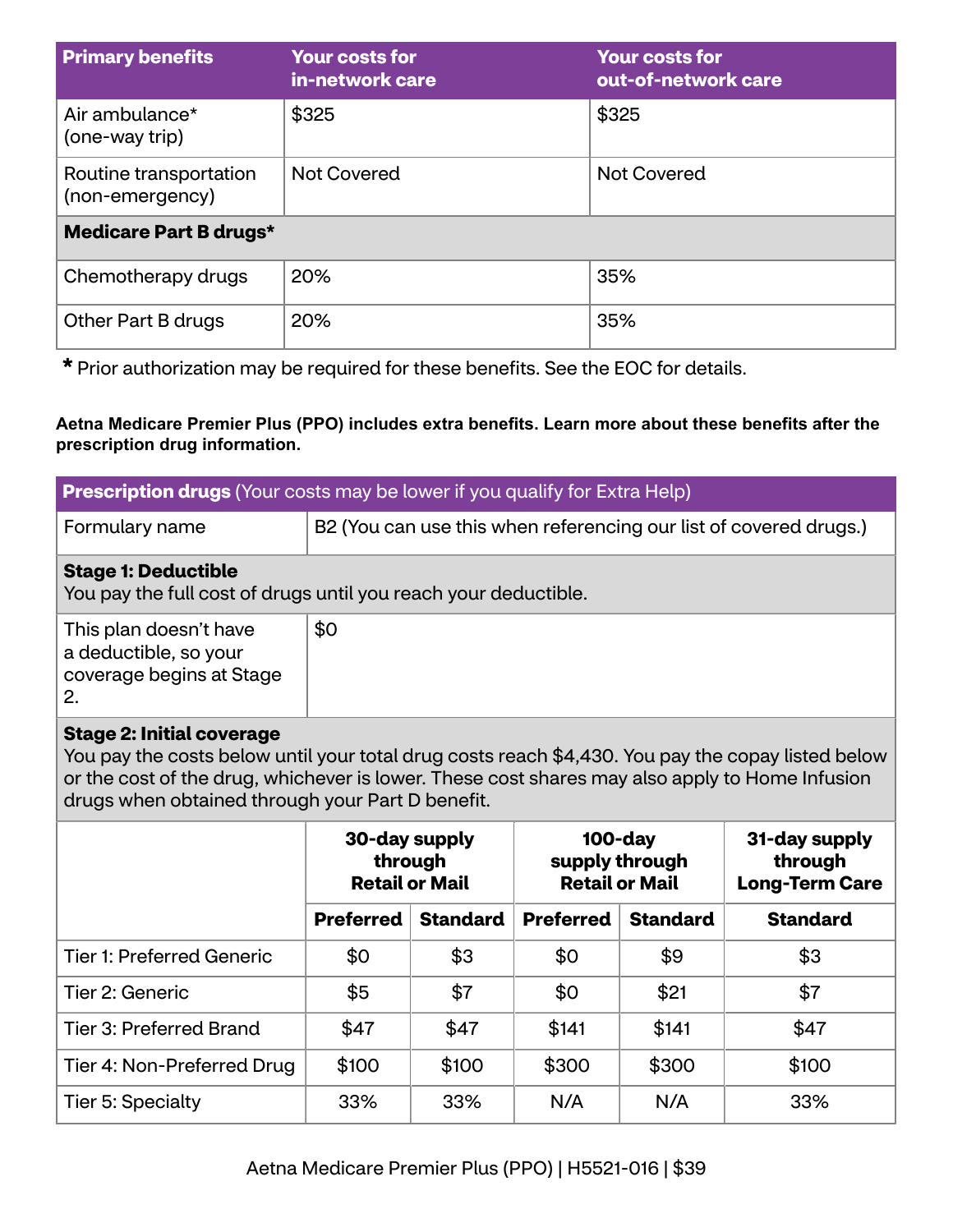### **Prescription drugs** (Your costs may be lower if you qualify for Extra Help)

#### **Stage 3: Coverage gap**

Our plan offers some coverage in this stage. The coverage gap lasts until your out-of-pocket drug costs reach \$7,050.

|                                                                                    | 30-day supply through Retail or Mail                         |                 |  |
|------------------------------------------------------------------------------------|--------------------------------------------------------------|-----------------|--|
|                                                                                    | <b>Preferred</b>                                             | <b>Standard</b> |  |
| <b>Tier 1: Preferred Generic</b>                                                   | \$0                                                          | \$3             |  |
| Tier 2: Generic                                                                    | \$5                                                          | \$7             |  |
| All other Brand Name<br>Drugs                                                      | 25% of the plan's cost                                       |                 |  |
| All other Generic Drugs                                                            | 25% of the plan's cost                                       |                 |  |
| <b>Stage 4: Catastrophic coverage</b><br>You pay a small cost share for each drug. |                                                              |                 |  |
| <b>Generic Drugs</b>                                                               | You pay the greater of 5% of the cost of the drug or \$3.95. |                 |  |
| <b>Brand Name Drugs</b>                                                            | You pay the greater of 5% of the cost of the drug or \$9.85. |                 |  |

| <b>Other benefits</b>                                     | <b>Your costs for</b><br>in-network care                                                                                                                                                                                        | <b>Your costs for</b><br>out-of-network care |  |
|-----------------------------------------------------------|---------------------------------------------------------------------------------------------------------------------------------------------------------------------------------------------------------------------------------|----------------------------------------------|--|
| Equipment, prosthetics, & supplies*                       |                                                                                                                                                                                                                                 |                                              |  |
| Diabetic supplies                                         | $0\% - 20\%$                                                                                                                                                                                                                    | $0\% - 20\%$                                 |  |
|                                                           | We only cover OneTouch/LifeScan supplies, including test strips,<br>glucose monitors, solutions, lancets and lancing devices for \$0.<br>Note: In case of an approved medical exception, other brands may<br>be covered at 20%. |                                              |  |
| Durable medical<br>equipment (e.g.<br>wheelchair, oxygen) | <b>20%</b>                                                                                                                                                                                                                      | 35%                                          |  |
| Prosthetics (e.g. braces,<br>artificial limbs)            | 20%                                                                                                                                                                                                                             | 35%                                          |  |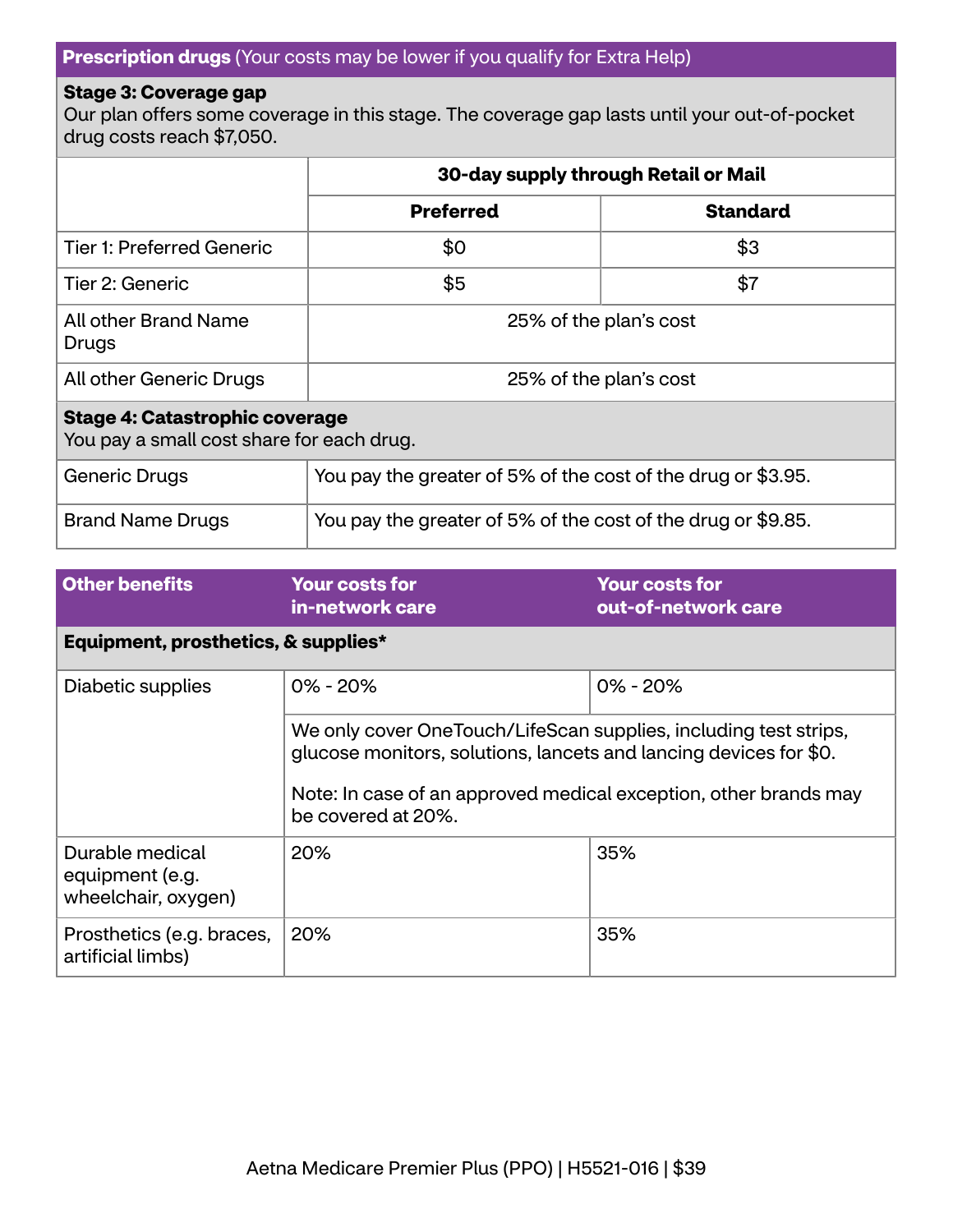| <b>Other benefits</b>                                 | <b>Your costs for</b><br>in-network care | <b>Your costs for</b><br>out-of-network care |
|-------------------------------------------------------|------------------------------------------|----------------------------------------------|
| Substance abuse*                                      |                                          |                                              |
| Outpatient substance<br>abuse (Individual<br>therapy) | \$40                                     | 35%                                          |

**\*** Prior authorization may be required for these benefits. See the EOC for details.

| <b>Additional benefits</b><br>and services provided | <b>Benefit information</b>                                                                                                                                                                                                                                                                                       |                                              |
|-----------------------------------------------------|------------------------------------------------------------------------------------------------------------------------------------------------------------------------------------------------------------------------------------------------------------------------------------------------------------------|----------------------------------------------|
| by Aetna Medicare<br><b>Premier Plus (PPO)</b>      | <b>Your costs for</b><br>in-network care                                                                                                                                                                                                                                                                         | <b>Your costs for</b><br>out-of-network care |
| 24-Hour Nurse Line                                  | Speak with a registered nurse 24 hours a day, 7 days a week to<br>discuss medical issues or wellness topics.                                                                                                                                                                                                     |                                              |
| Chiropractic care*                                  | Medicare covered services:<br>\$20                                                                                                                                                                                                                                                                               | Medicare covered services:<br>35%            |
| Extra benefits for certain<br>chronic conditions    | If you're eligible, Papa can connect you with an adult companion<br>who can spend up to 10 hours per month with you. You can receive<br>companionship or help with errands, technology and house needs.<br>Your Aetna Care Team will determine your eligibility for this benefit.                                |                                              |
| <b>Fitness</b>                                      | Basic membership at participating SilverSneakers <sup>®</sup> facilities and<br>access to online wellness related tools, planners, newsletters and<br>classes, at no extra cost.<br>You can request an at-home fitness kit through SilverSneakers® if you                                                        |                                              |
| <b>Meals</b>                                        | don't live near a participating club or prefer to exercise at home.<br>When you get home after an inpatient hospital or skilled nursing stay,<br>we cover up to 28 home delivered meals over 14 days. You will be<br>contacted to schedule delivery if eligible and meals will be provided<br>through GA Foods®. |                                              |
| Over-the-counter items<br>(OTC)                     | Get over-the-counter health and wellness products by mail or at<br>participating CVS <sup>®</sup> stores.<br>Our plan pays up to a maximum amount of \$90 every quarter.                                                                                                                                         |                                              |
|                                                     | OTC Health Solutions will manage your OTC benefit. See the OTC<br>catalog for a list of eligible items. You can find the catalog at https://<br>www.cvs.com/otchs/myorder.                                                                                                                                       |                                              |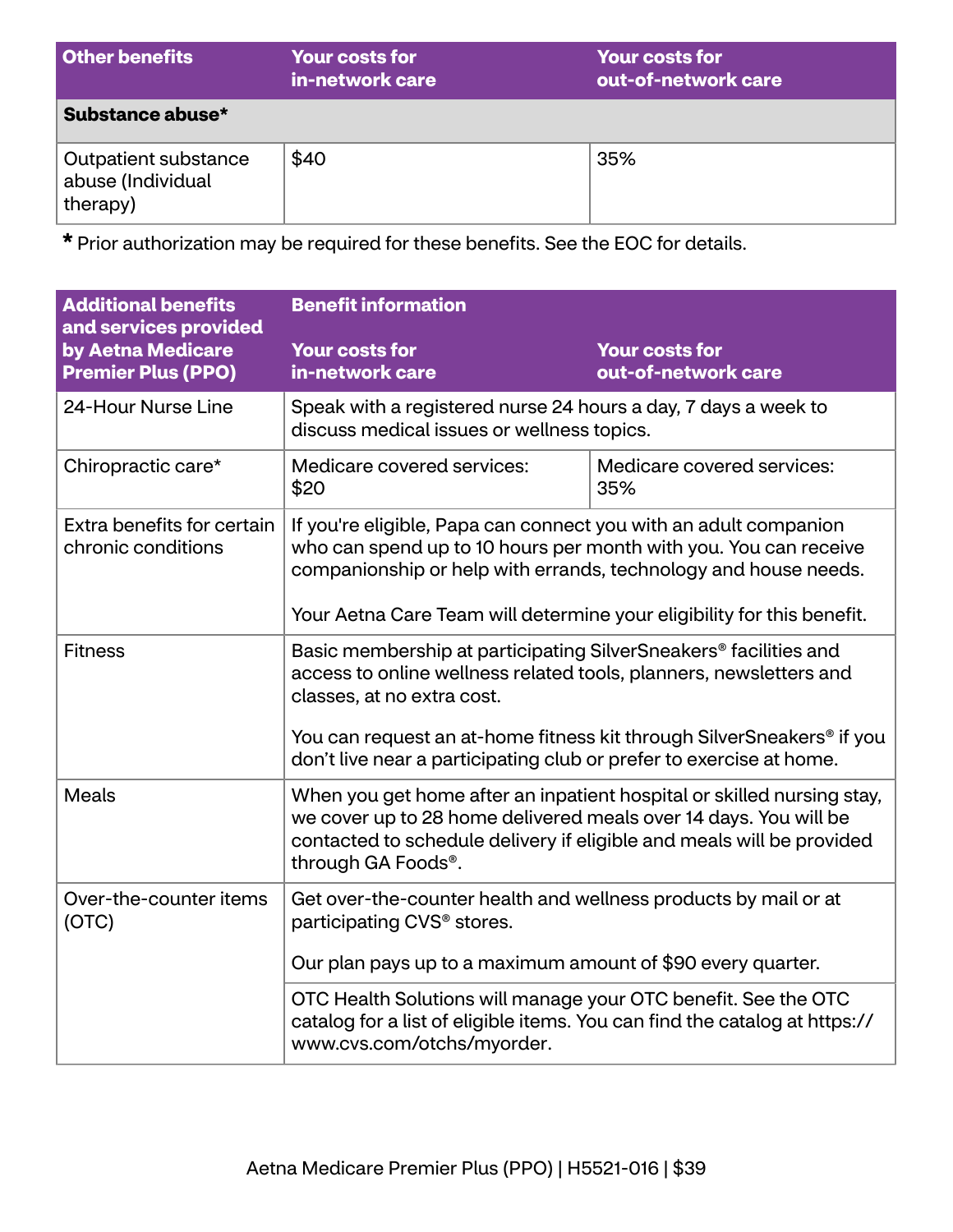| <b>Additional benefits</b><br>and services provided | <b>Benefit information</b>                                                                                                                                                                                                                                                                                                                                                                                                                                                                                                                                                                                                                                                                                                                                                                   |                                              |
|-----------------------------------------------------|----------------------------------------------------------------------------------------------------------------------------------------------------------------------------------------------------------------------------------------------------------------------------------------------------------------------------------------------------------------------------------------------------------------------------------------------------------------------------------------------------------------------------------------------------------------------------------------------------------------------------------------------------------------------------------------------------------------------------------------------------------------------------------------------|----------------------------------------------|
| by Aetna Medicare<br><b>Premier Plus (PPO)</b>      | <b>Your costs for</b><br>in-network care                                                                                                                                                                                                                                                                                                                                                                                                                                                                                                                                                                                                                                                                                                                                                     | <b>Your costs for</b><br>out-of-network care |
| Resources For Living <sup>®</sup>                   | Resources For Living <sup>®</sup> helps connect you to resources in your<br>community such as senior housing, adult daycare, meal subsidies,<br>community activities and more.                                                                                                                                                                                                                                                                                                                                                                                                                                                                                                                                                                                                               |                                              |
| Telehealth*                                         | You can receive primary care, physician specialist, mental health and<br>urgent care services via a virtual visit.<br>Members should contact their doctor for information on what<br>telehealth services they offer and how to schedule a telehealth<br>visit. Depending on location, members may also have the option to<br>schedule a telehealth visit 24 hours a day, 7 days a week via Teladoc,<br>MinuteClinic Video Visit, or other provider that offers telehealth<br>services covered under your plan. Members can access Teladoc<br>at https://www.teladoc.com/aetna/ or by calling 1-855-TELADOC<br>(1-855-835-2362) (TTY: 711). Members can find out if MinuteClinic<br>Video Visit are available in their area at: https://www.cvs.com/<br>minuteclinic/virtual-care/videovisit. |                                              |
| Visitor/travel benefit:<br>Explorer                 | Allows you to remain in your plan for up to 12 months when you are<br>outside of our plan's service area.<br>You can see an Aetna Medicare participating provider anywhere in<br>the United States who accepts PPO members and pay in-network<br>cost shares. Not all providers participate in the multi-state network.<br>You also have the option of seeing a non-participating provider and<br>paying the out-of-network cost for the visit. Contact us for help<br>finding a participating provider in the area you're traveling to.<br>Plan rules continue to apply. Prior authorizations are required for<br>certain services.                                                                                                                                                         |                                              |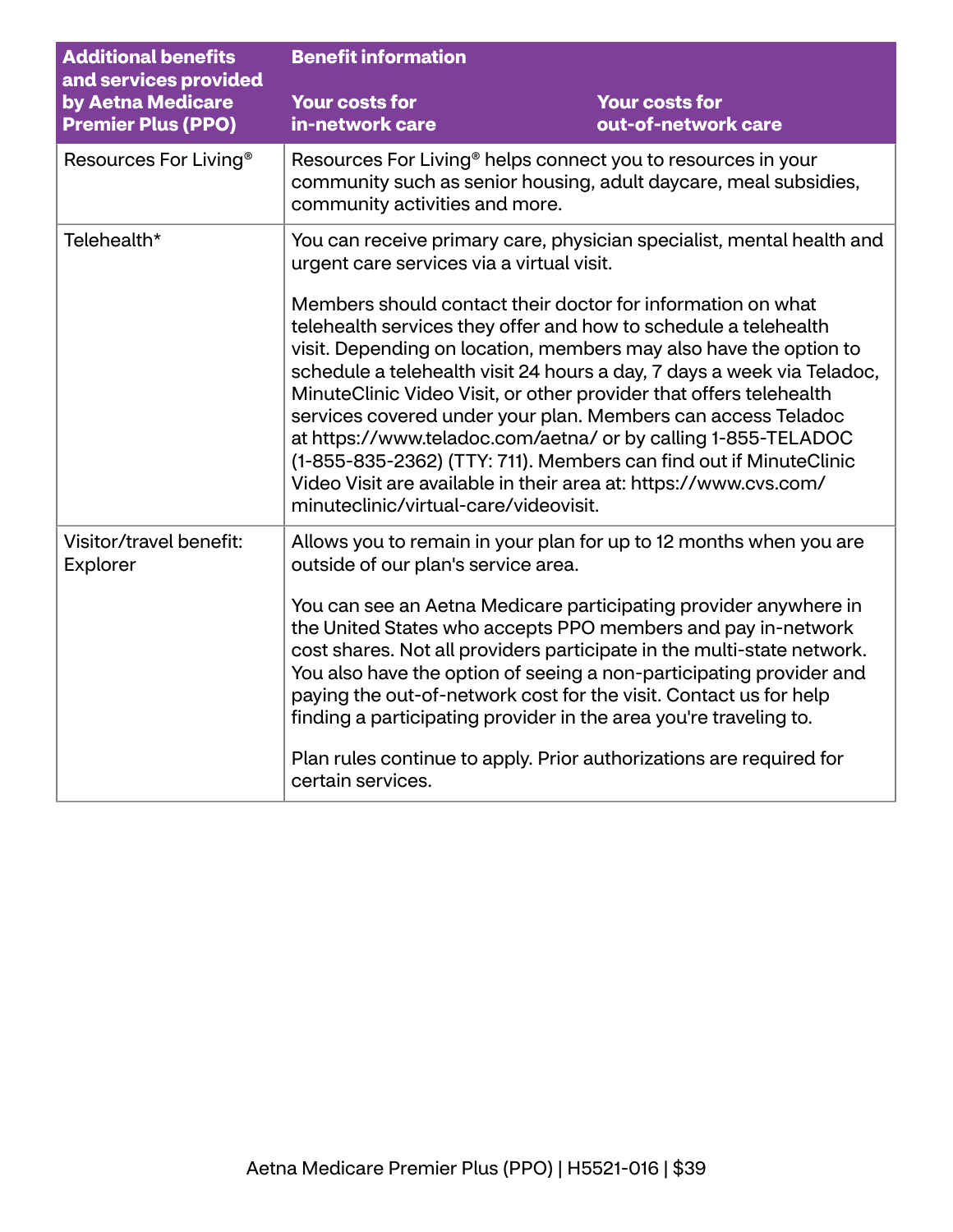## **Pre-enrollment checklist**

Before making an enrollment decision, it is important that you fully understand our benefits and rules. If you have any questions, you can call and speak to a member services representative at **1-833-859-6031 (TTY: 711)**. From October 1 to March 31, you can call us 7 days a week from 8 a.m. - 8 p.m. local time. From April 1 to September 30, we're here Monday through Friday from 8 a.m. - 8 p.m. local time.

## **Understanding the benefits**

- $\Box$  Review the full list of benefits found in the Evidence of Coverage (EOC), especially those services for which you routinely see a doctor. Visit **[AetnaMedicare.com](http://AetnaMedicare.com)** or call **1-833-859-6031 (TTY: 711)** to view a copy of the EOC.
- $\Box$  Review the provider directory (or ask your doctor) to make sure the doctors you see now are in the network. If they are not listed, it means you will likely have to select a new doctor.
- $\Box$  Review the pharmacy directory to make sure the pharmacy you use for any prescription medicine is in the network. If the pharmacy is not listed, you will likely have to select a new pharmacy for your prescriptions.

## **Understanding important rules**

- $\Box$  In addition to your monthly plan premium, you must continue to pay your Medicare Part B premium. This premium is normally taken out of your Social Security check each month.
- Benefits, premiums and/or copayments/co-insurance may change on January 1, 2023.
- $\Box$  Our plan allows you to see providers outside of our network (non-contracted providers). However, while we will pay for covered services provided by a non-contracted provider, the provider must agree to treat you. Except in an emergency or urgent situations, noncontracted providers may deny care. In addition, you may pay a higher co-pay for services received by non-contracted providers.

© 2021 Aetna Inc. Y0001 NR 0009 21693a 2021 C